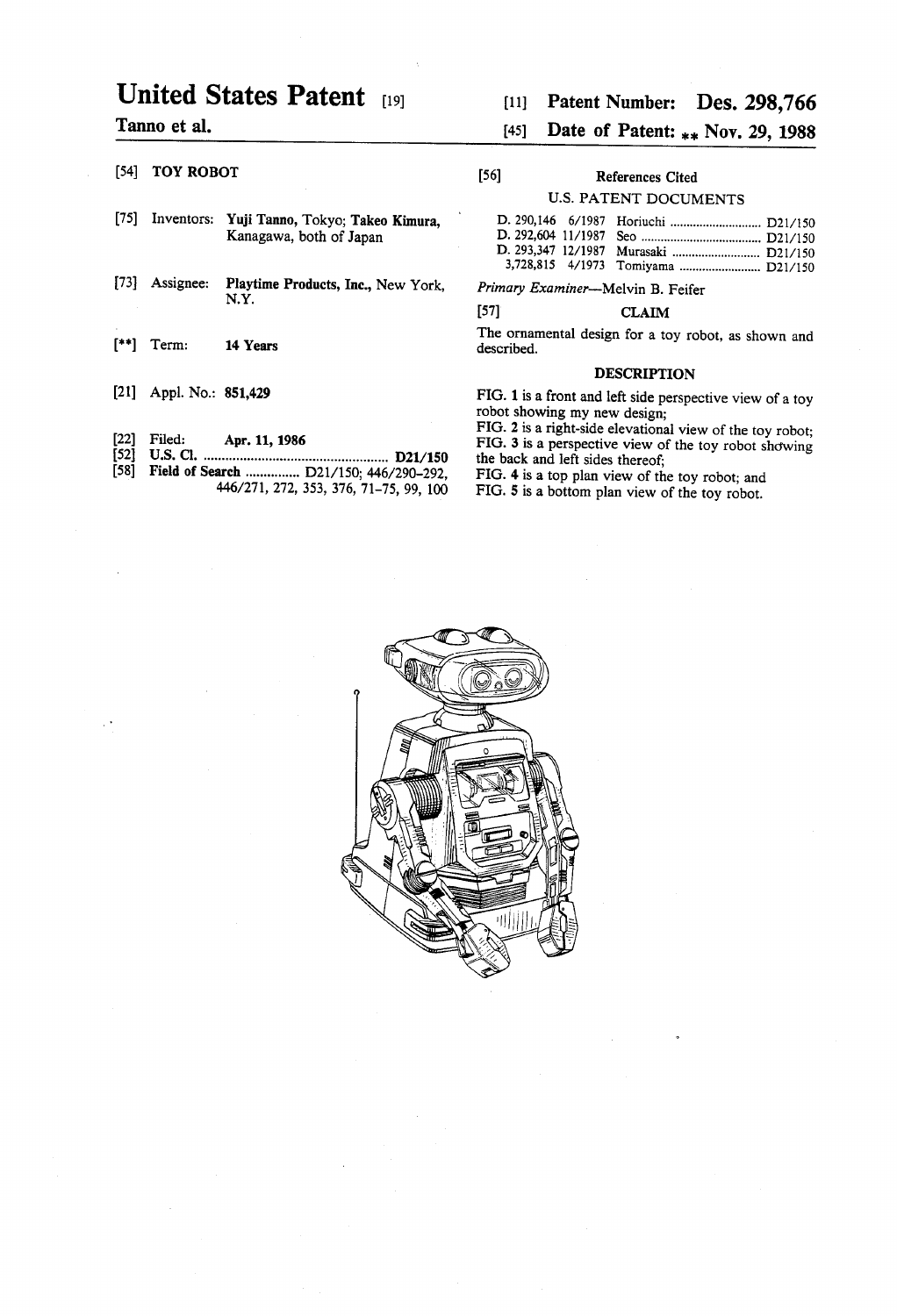

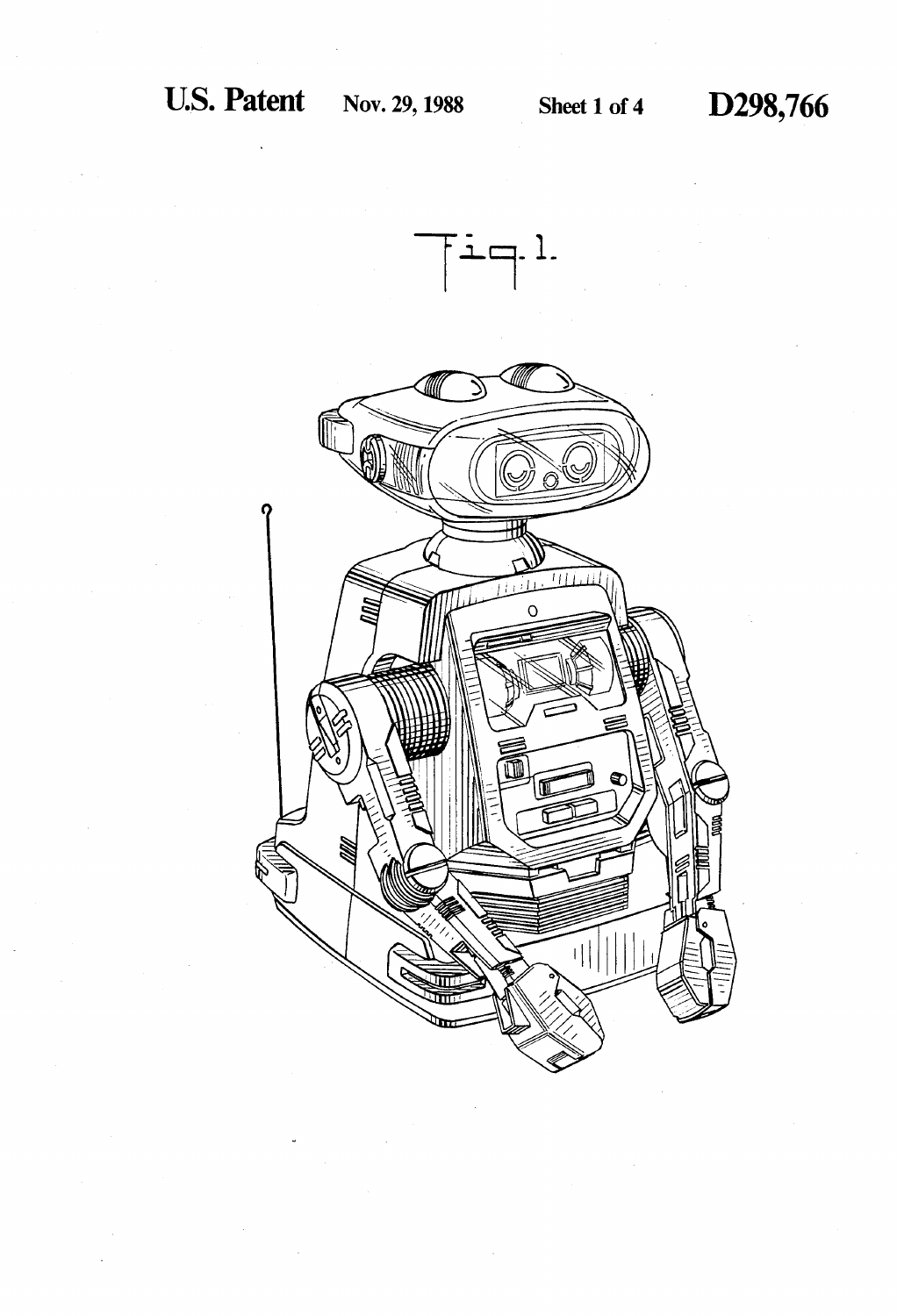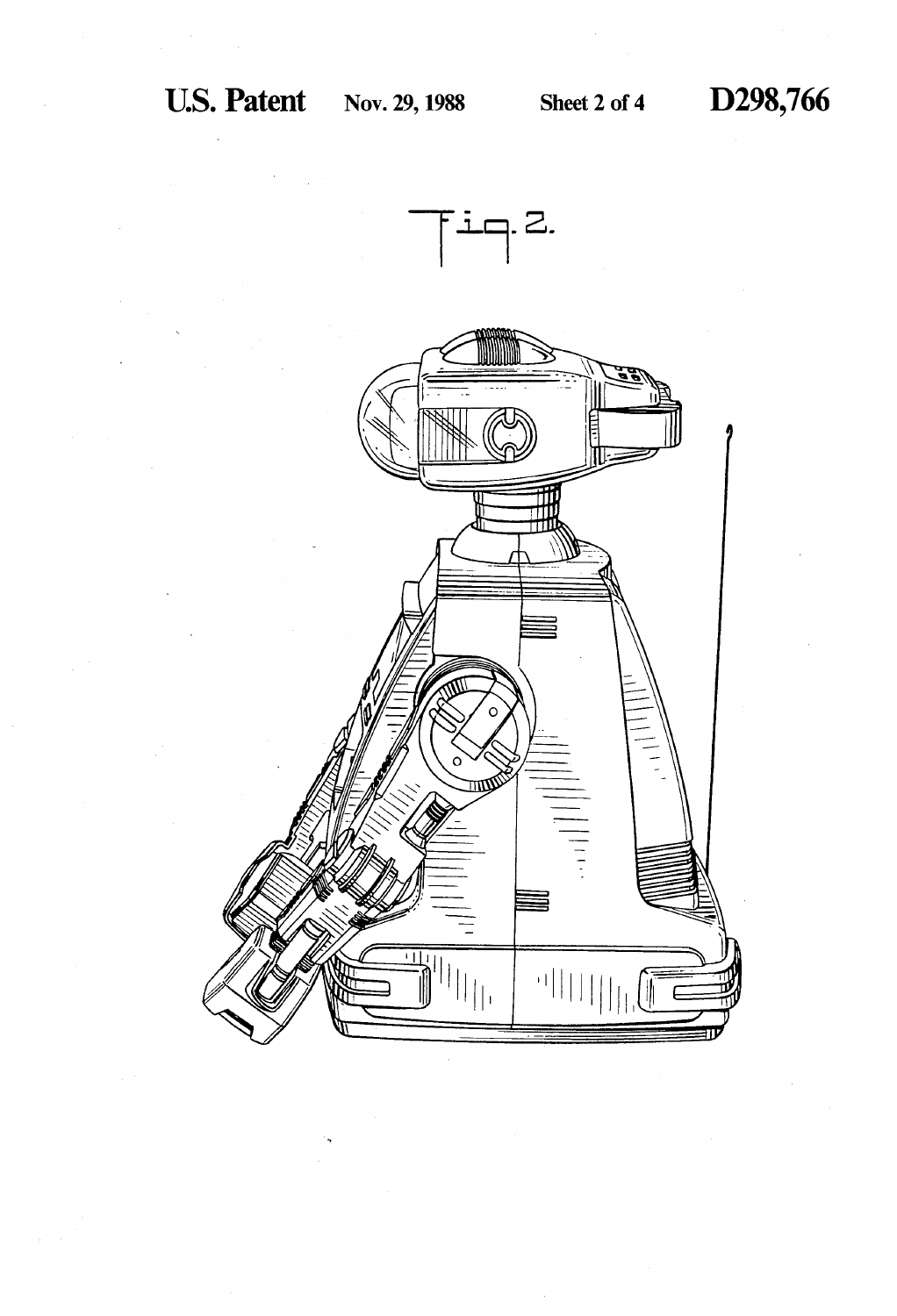

D298,766